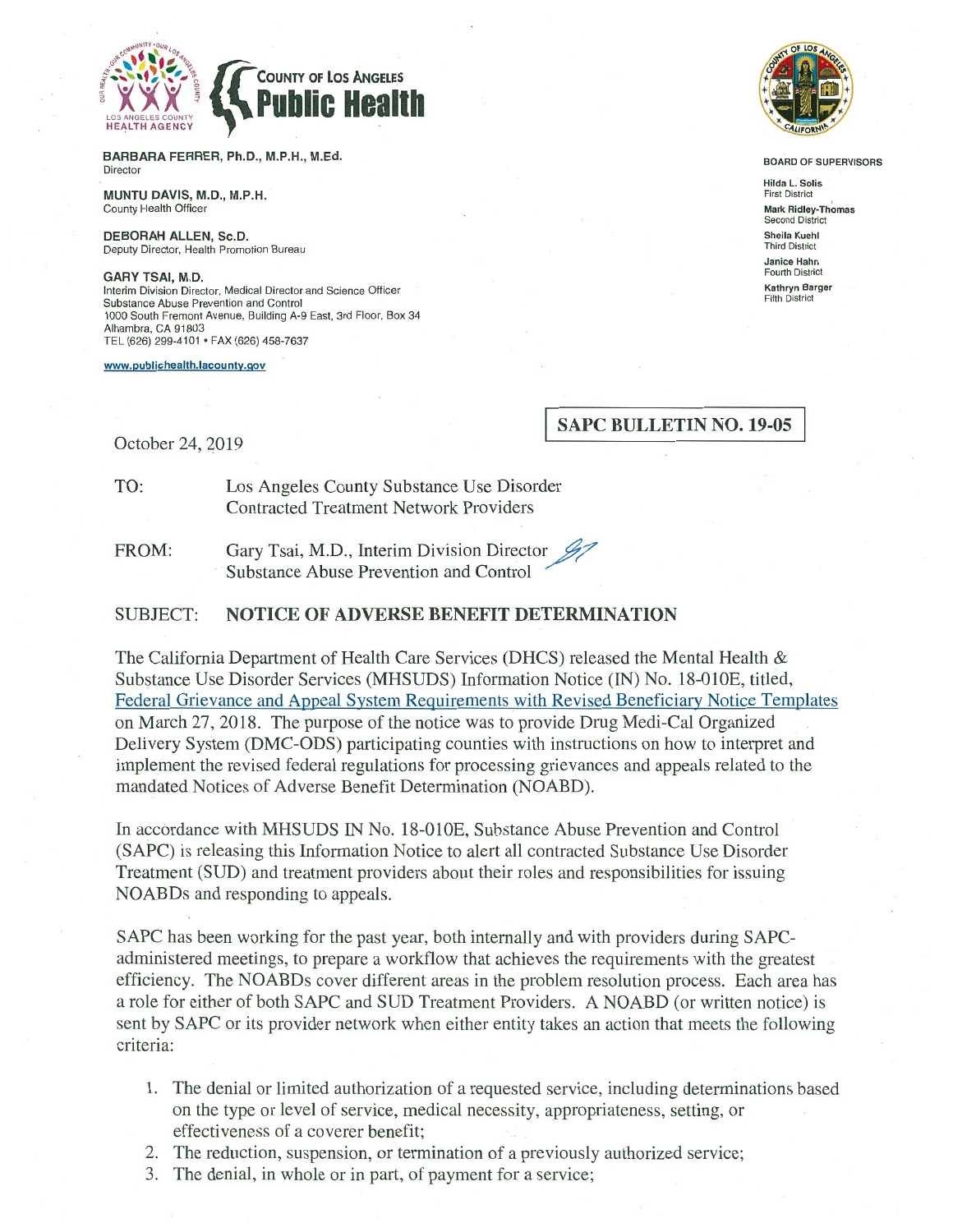SAPC Bulletin No. 19-05 October 24, 2019 Page 2 of 3

- 4. The failure to provide services in a timely manner;
- 5. The failure to act within the required timeframes for standard resolution of grievances and appeals; or
- 6. The denial of a beneficiary's request to dispute financial liability.

DHCS has provided mandated templates for these written notices. These templates must be used: NO CHANGES TO THE TEMPLATES ARE ALLOWED. In addition to the written notices, the three documents listed in the table below MUST be attached when sending (or hand delivering) to the patient. For more information on these attachments, see MHSUDS 18-010E.

#### **SAPC & PROVIDER RESPONSIBILITIES**

The table below identifies under which circumstances SUD Treatment Providers have primary responsibility for issuing an NOABD to patients. The table also provides requirements for timeframes and the required attachments. Additional information is available in SAPC's Provider Manual.

| <b>NOTICE</b>         | TIMEFRAME*             | <b>REQUIRED ATTACHMENTS</b>              |  |  |  |
|-----------------------|------------------------|------------------------------------------|--|--|--|
| Termination of        | At least ten (10)      | "Your Rights", Language Assistance       |  |  |  |
| Previously Authorized | business days prior to | Taglines, Beneficiary Non-Discrimination |  |  |  |
| Service               | the date of action     | Notice                                   |  |  |  |
| Failure to Provide    | Within two $(2)$       | "Your Rights", Language Assistance       |  |  |  |
| Timely Access to      | business days          | Taglines, Beneficiary Non-Discrimination |  |  |  |
| Services              |                        | Notice                                   |  |  |  |

\*Timeframes may be extended under specific conditions. See MHSUDS 18-0lOE for more information.

### **PROVIDER REQUIREMENTS**

Provider must ensure that all relevant notices are issued to patients, including applicable attachments and in accordance with guidelines and timeframes. Additionally, notices should be provided in the patients preferred language, when requested. If you require these documents in another language, please contact SAPC's Equitable Access and Promotion Unit at eapu@ph.lacounty.gov.

To ensure effective implementation of NOABD requirements, providers must also abide by the following:

- NOABD Log: Providers must log all notices distributed to patients. The log must include the patient name, type of notice, date of issuance, date of action/determination (as appropriate), included attachments, and any other relevant information deemed necessary by the provider. The log must be submitted to SAPC on a quarterly basis to sapcmonitoring@ph.lacounty.gov or upon request.
- • Policy and Procedure: Providers must develop and implement policies and procedures to ensure there is a uniform and effective plan to implement the requirements outlined in this notice, MHSUDS IN 18-0l0E, Provider Manual, and any other relevant guidelines.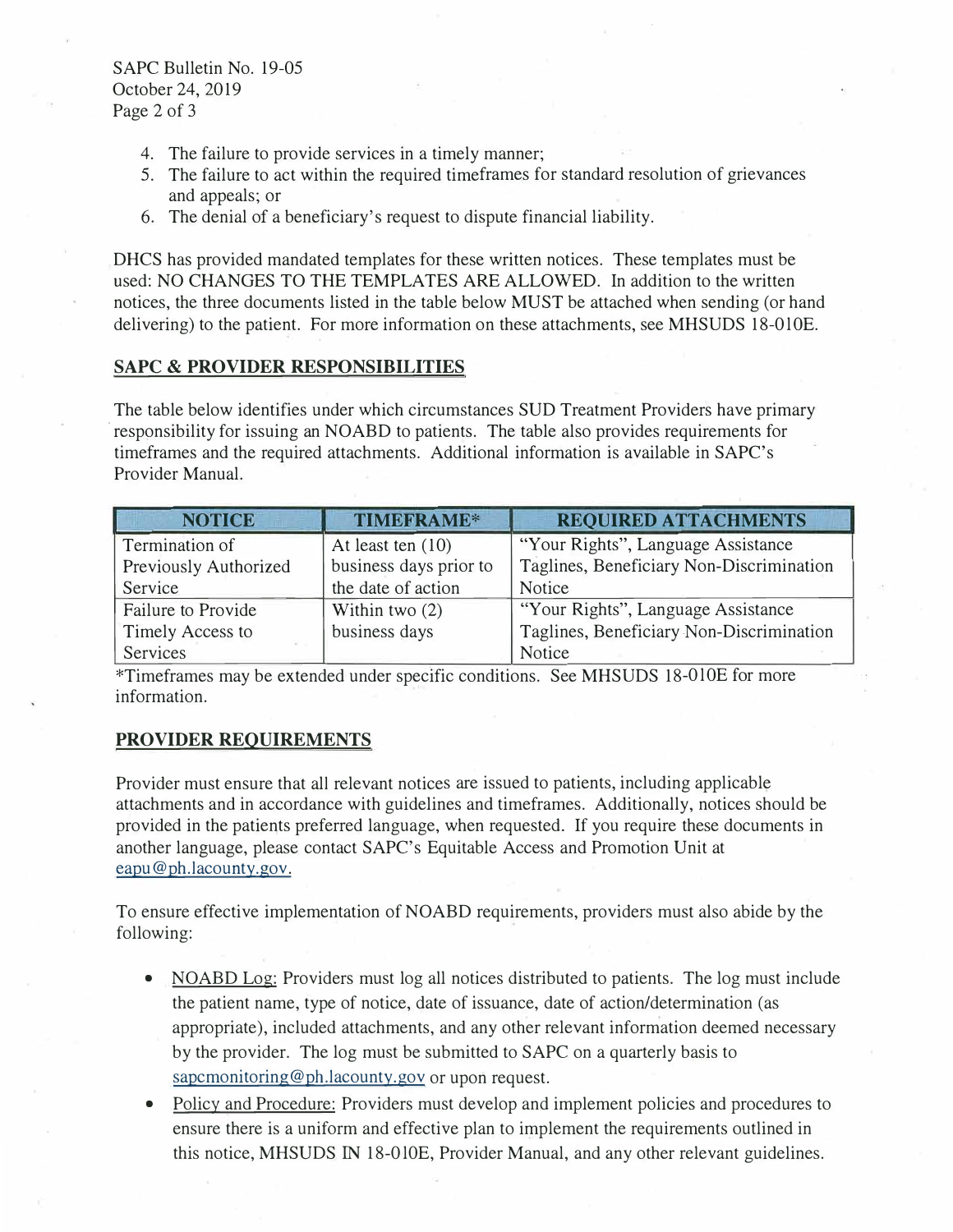SAPC Bulletin No. 19-05 October 24, 2019 Page 3 of 3

- Record Retention: All notices must be kept in patient files and in accordance with the record retention guidelines in the contract.
- Notification to SAPC: The provider's assigned Contract Program Auditor should be sent a copy of all notices issued to patients.

If have any questions or need additional information, please contact your Contract Program Auditor.

Attachment

c: Daniel Deniz **County Counsel**